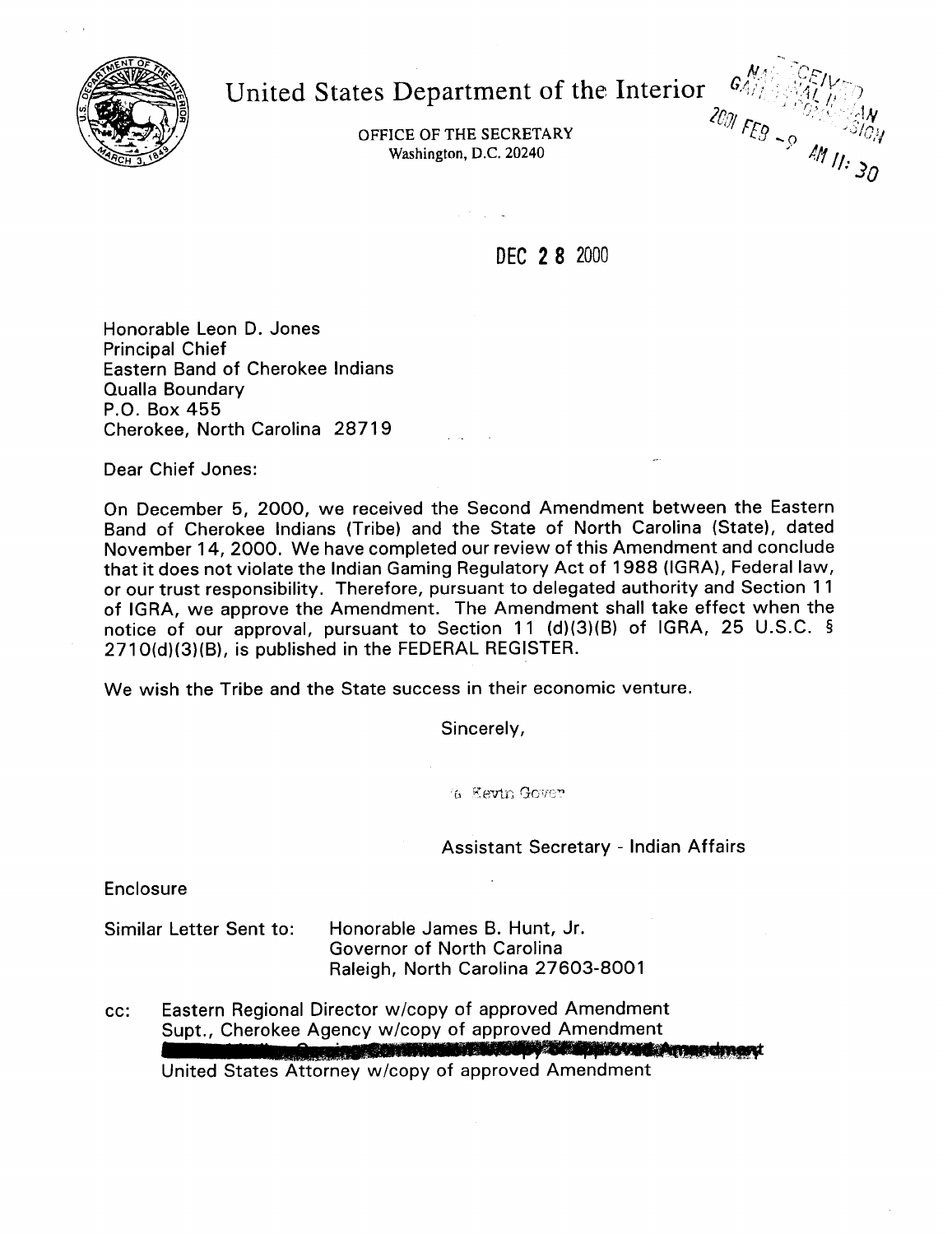#### **DEPARTMENT OF THE INTERIOR**

#### **Bureau of indlan Affairs**

#### **Indian Gaming**

**AGENCY:** Bureau of Indian Affairs, Interior.

**ACTION:** Notice of Approved Tribal-State Compact.

**SUMMARY:** Pursuant to Section **11** of the Indian Gaming Regulatory Act of 1988 **(IGRA),** Pub. L. **100-497, 25** U.S.C. **2710,** the Secretary of the Interior shall publish, in the Federal Register, notice of approved Tribal-State Compacts for the purpose of engaging in Class **111**  gaming activities on Indian lands. The Assistant Secretary-Indian Affairs, Department of the Interior, through his delegated authority, has approved the Second Amendment between the Eastern Band of Cherokee Indians and the State of North Carolina, which was executed on November 14, 2000. **DATES:** This action is effective January **17, 2001.** 

**FOR FURTHER INFORMATION CONTACT:**  George T. Skibine, Director, Office of Indian Gaming Management, Bureau of Indian Affairs, Washington, **DC 20240, (202) 219-4066.** 

Dated: December **28, 2000.** 

Kevin Gover,

*Assistant Secretary-Indian Affairs.*  **[FR Doc. 01-1260 Filed 1-16-01; 8:45 am] BILUNQ CODE 4310-024** 

 $\ddot{\phantom{1}}$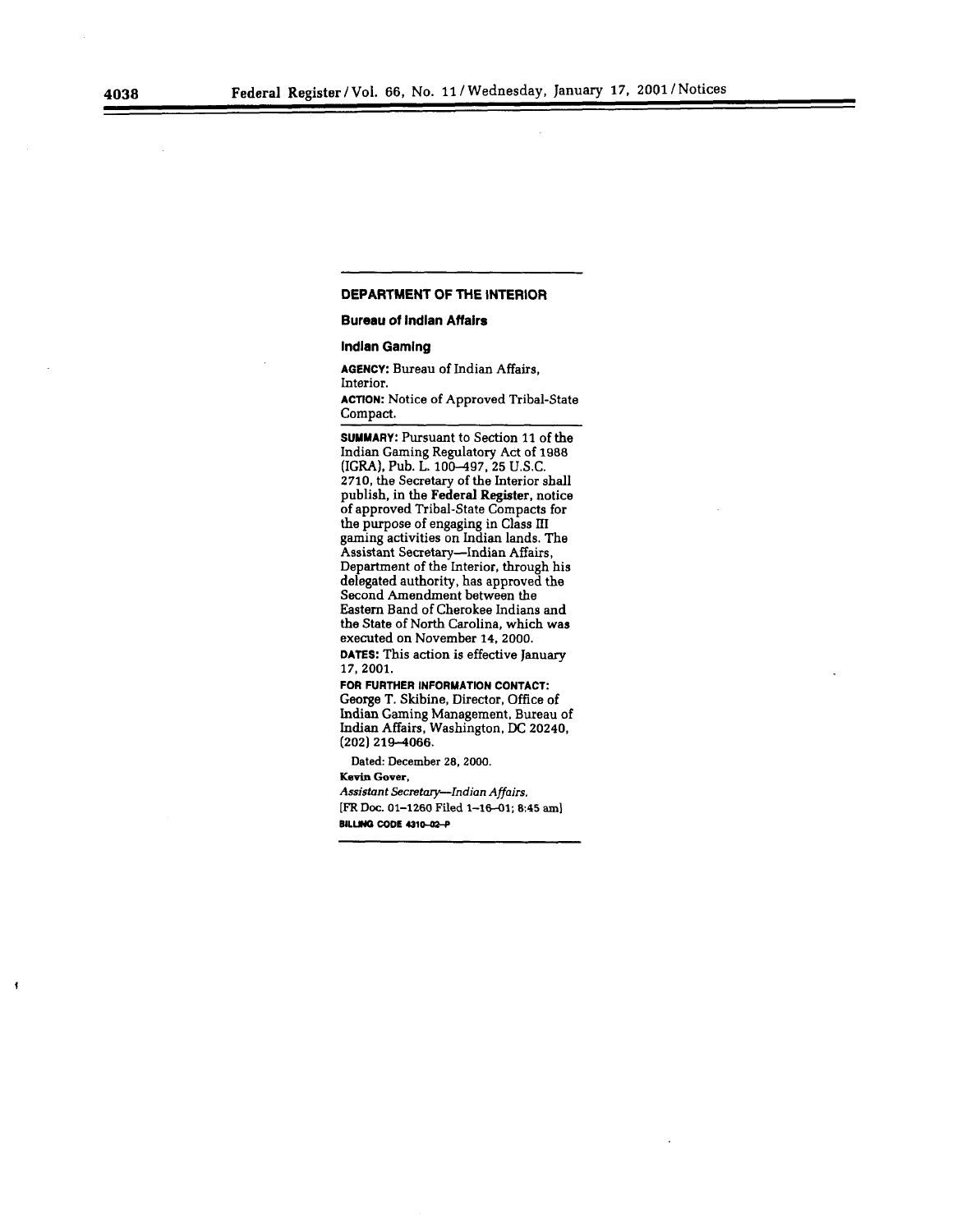# **SECOND AMENDMENT TO TRIBAL** - **STATE COMPACT BETWEEN THE EASTERN BAND OF CHEROKEE INDIANS AND THE STATE OF NORTH CAROLINA**

This Amendment made and entered into this the 14thday of November, 2000 to that Tribal - State Compact executed by the parties in August 1994 which was approved by the Secretary of the Interior on September 22, 1994 and first amended on May 28, 1996, by and between the Eastern Band of Cherokee Indians, a federally recognized Indian tribe (hereafter "Tribe"), acting through its Principal Chief, the Honorable Leon D. Jones, and the State of North Carolina (hereafter "State"), acting through its Governor, the Honorable James B. Hunt Jr.;

## **WITNESSETH:**

**WHEREAS,** the Eastern Band of Cherokee Indians and the State of North Carolina entered into a Compact to regulate Class I11 gaming conducted by the Tribe within the State as provided by the Indian Gaming Regulatory Act, P.L. 100-497,25 U.S.C. 2701 et seq., which was approved by the Secretary of Interior September 22, 1994, and the approval published in the Federal Register on October **3,** 1994; and,

**WHEREAS,** as a result of the experience from the Eastern Band of Cherokee Indians operation of lawful Class I11 gaming activities since the approval of the Compact, both the Tribe and the State have recognized a need to make certain amendments to the original Compact in order to clarify certain sections and conditions in the Compact and carry out more clearly the intent of the Tribe and the State in the operation and oversight of these tribal gaming activities; and,

WHEREAS, the Tribe and the State have **mutually** agreed that the following amendments to the Compact will benefit the Eastern Band of Cherokee Indians and the State of North Carolina consistent with the objectives of the Indian Gaming Regulatory Act.

**NOW, THEREFORE, THE EASTERN BAND OF CHEROKEE INDIANS and the STATE OF NORTH CAROLINA** do enter into these Amendments to the Tribal - State Compact as provided herein.

The Compact and amendment to the Compact previously entered between the Tribe and State shall be and is hereby amended by mutual consent and agreement of the parties in the following respects. Except as hereby amended, all other terms and conditions of the Compact, as previously amended, shall remain in full force and effect.

 $\overline{\mathbf{I}}$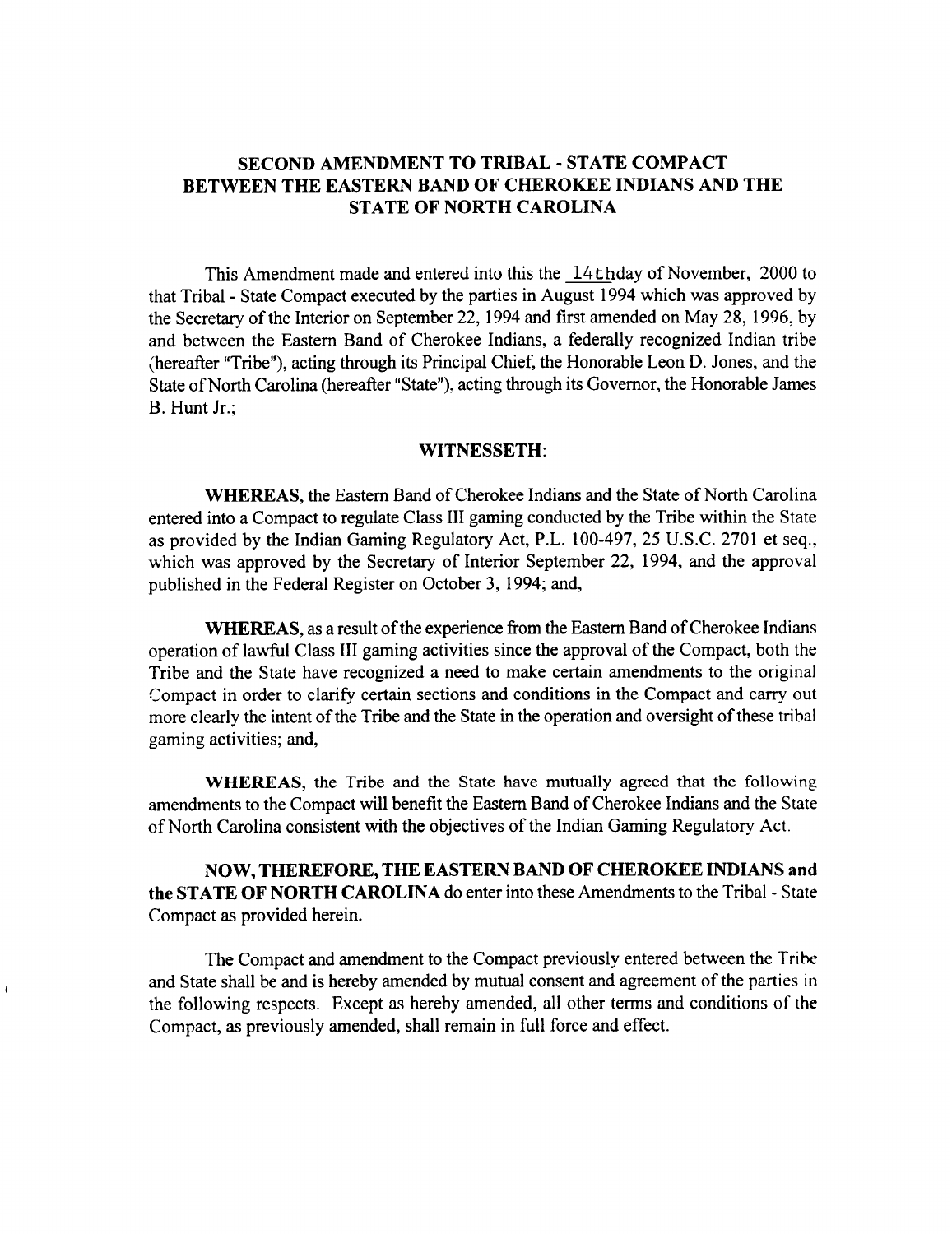### **First** Amendment:

1) Section 3.(B) shall be amended as follows: The sentence shall be rewritten to read as follows:

> "Class I1 gaming" means all forms of gaming **as** defined in 25 U.S.C. 2703(7) and as interpreted by the National Indian Gaming Commission (NIGC).

2) Section 3.(E) shall be amended **as** follows: The sentence shall be rewritten to read as follows:

> "Raffles" means a game in which a cash or merchandise prize with a value of not more than \$50,000 is won by the random selection of the name or number of one or more persons who have entries in the game.

3) Section 3.(H) shall be amended as follows: The sentence shall be rewritten to read as follows:

> "Video Game" means any electronic video game or amusement device that allows a player to play a game of amusement involving the use of skill or dexterity as allowed under NCGS 14-306(b) and 14-306.1 or as subsequently amended by the North Carolina General Assembly.

# Second Amendment:

 $\mathcal{F}^{\mathcal{F}}$ 

**4)** Section 5.(A)(l) shall be amended **as** follows: Part (1) shall be rewritten to read as follows:

> (1) The Tribe may not hire, employ or enter into a contract for services relating to Class I11 gaming with any person or any entity which employs a person in connection with Class I11 gaming who:

Subpart (l)(a) shall be rewritten to read **as** follows:

(a) is under the age of  $21$ .

A new Subpart  $(1)(c)$  shall be added to read as follows:

(c) is currently charged with any offense set forth at (b) above which has not yet reached final disposition.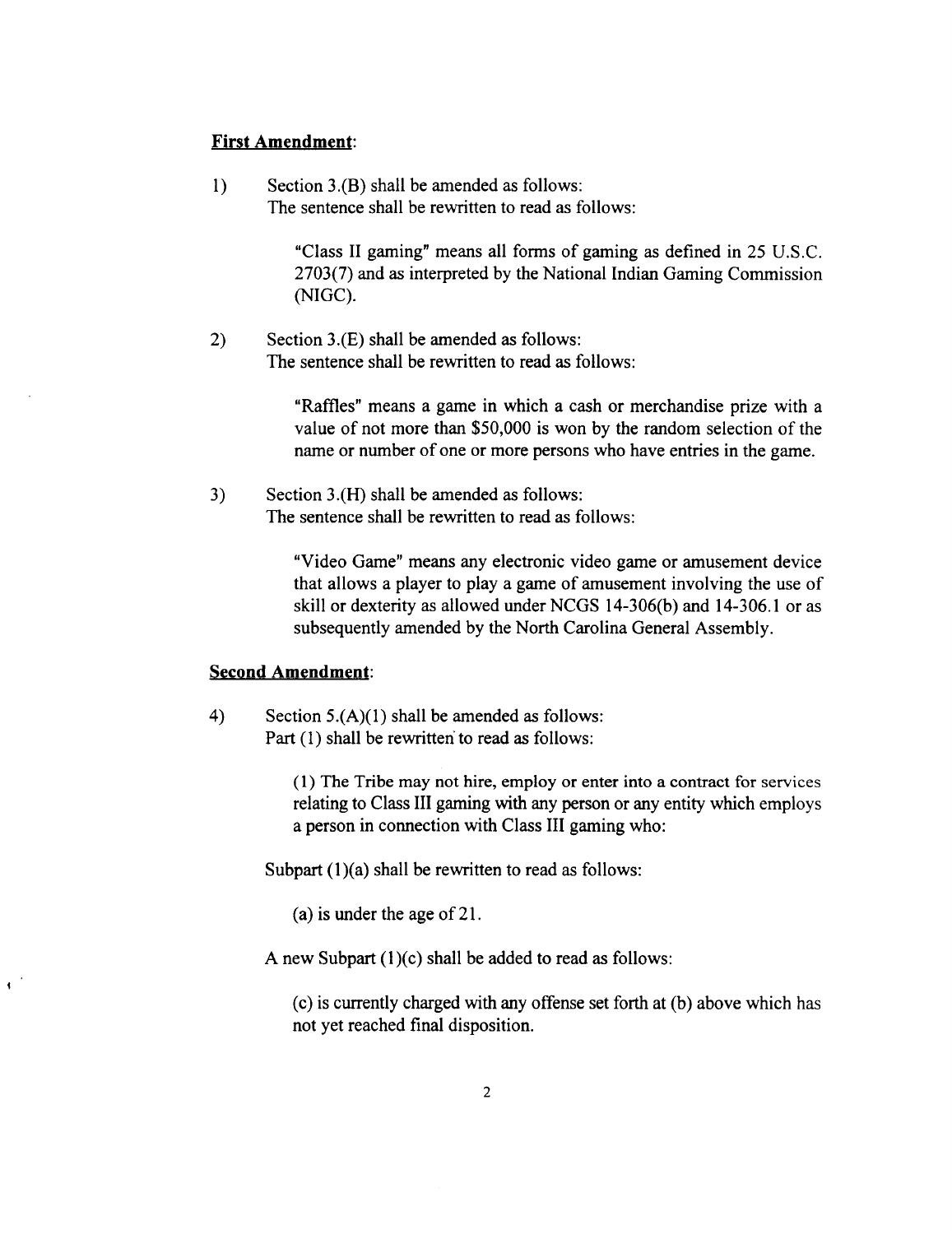A new Subpart  $(1)(d)$  shall be added to read as follows:

(d) However, nothing herein shall prohibit the continued employment of persons under the age of 21 who met the age requirements under this Compact at the time of their employment. Those employees grandfathered by this section who become unemployed prior to reaching the age of 21 shall not be eligible for reemployment until they reach the age of 21.

5) Section 5.(A)(5) shall be rewritten to read as follows:

(5) No person under the age of 21 shall be permitted in the gaming area of the gaming facility where any component of Class I11 gaming is conducted except employees authorized under Section  $5(A)(1)(d)$  of this compact; provided that this subsection shall not apply to locations at which sales of tickets is the only component of Class III gaming.

- 6) Subsections 5.(A)(4), (5) & (6) shall each be amended by striking the words "age of 18" and inserting in place thereof the words "age of 21"
- 7) Section 5.(A)(9) shall be amended as follows: By adding a sentence to the end of the paragraph to read as follows:

However, nothing herein shall prohibit the use of cash machines operated by a federal or state regulated and licensed bank or lending institution or cash advance systems when the cash advance is from a preexisting credit line established on a credit card issued from a federal or state regulated and licensed bank.

**8)** Section 5.(A)(ll) shall be amended as follows: By rewriting the first sentence in the paragraph to read as follows:

> The Tribe, prior to placing a prospective employee whose responsibilities include the operation or management of Class I11 games or child care services, shall conduct a background investigation in accordance with the Tribe's gaming ordinance and in compliance with the Act and pertinent regulations promulgated by the National Indian Gaming Commission (NIGC) consistent with the Memorandum of Understanding between the NIGC and the Eastern Band executed by the Tribe on January 31, 1994.

 $\sqrt{2}$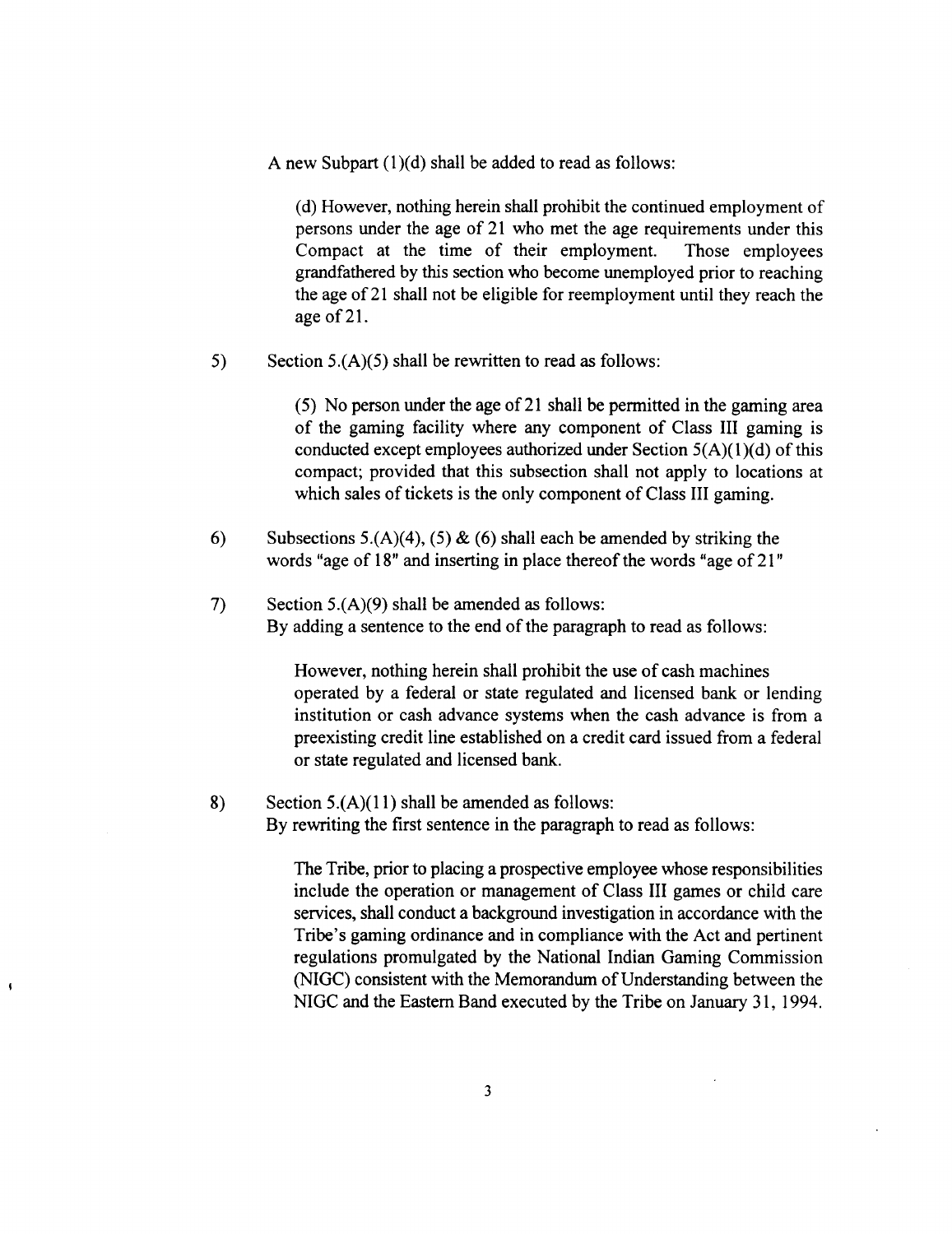9) Section 5.(C) shall be amended as follows: By striking the period in the last sentence of the paragraph with a comma and adding the following language:

> or leasing agreements with the owners of intellectual property on specific game types.

**10)** Section **5.(D)** shall be amended as follows: The first paragraph shall be rewritten to read as follows:

> One Class I11 gaming facility shall be permitted to be operated on the Eastern Cherokee Lands. The Tribe shall determine the location of the gaming facility on the Eastern Cherokee lands. The tribal gaming facility shall meet all North Carolina standards for construction, fire and safety.

The third paragraph shall be stricken in its entirety.

11) Section 5.(E) shall be amended as follows: By adding a second sentence to read as follows:

> However, nothing herein prohibits the use of credit card cash advance systems as provided for in Section 5.(A)(9) of this Compact.

#### Third Amendment:

 $\overline{\mathbf{1}}$ 

12) Section 6.(A) shall be amended as follows: The first sentence shall be rewritten to read as follows:

> The Tribe shall purchase video game equipment only from a distributor **or manufacturer. All such equipment must be certified by an independent**  testing laboratory.

13) Section 6.(C) shall be amended as follows: The paragraph shall be rewritten to read as follows:

> Testing and Approval of Video **Games.** No video game may be purchased, leased or otherwise acquired by the Tribe unless the video game, or a prototype thereof, has been tested and approved or certified by the Certification Commission and a gaming test laboratory as meeting the requirements and standards of this Compact as allowed under NCGS 14- 306(b) and 14-306.1 or as subsequently amended by the North Carolina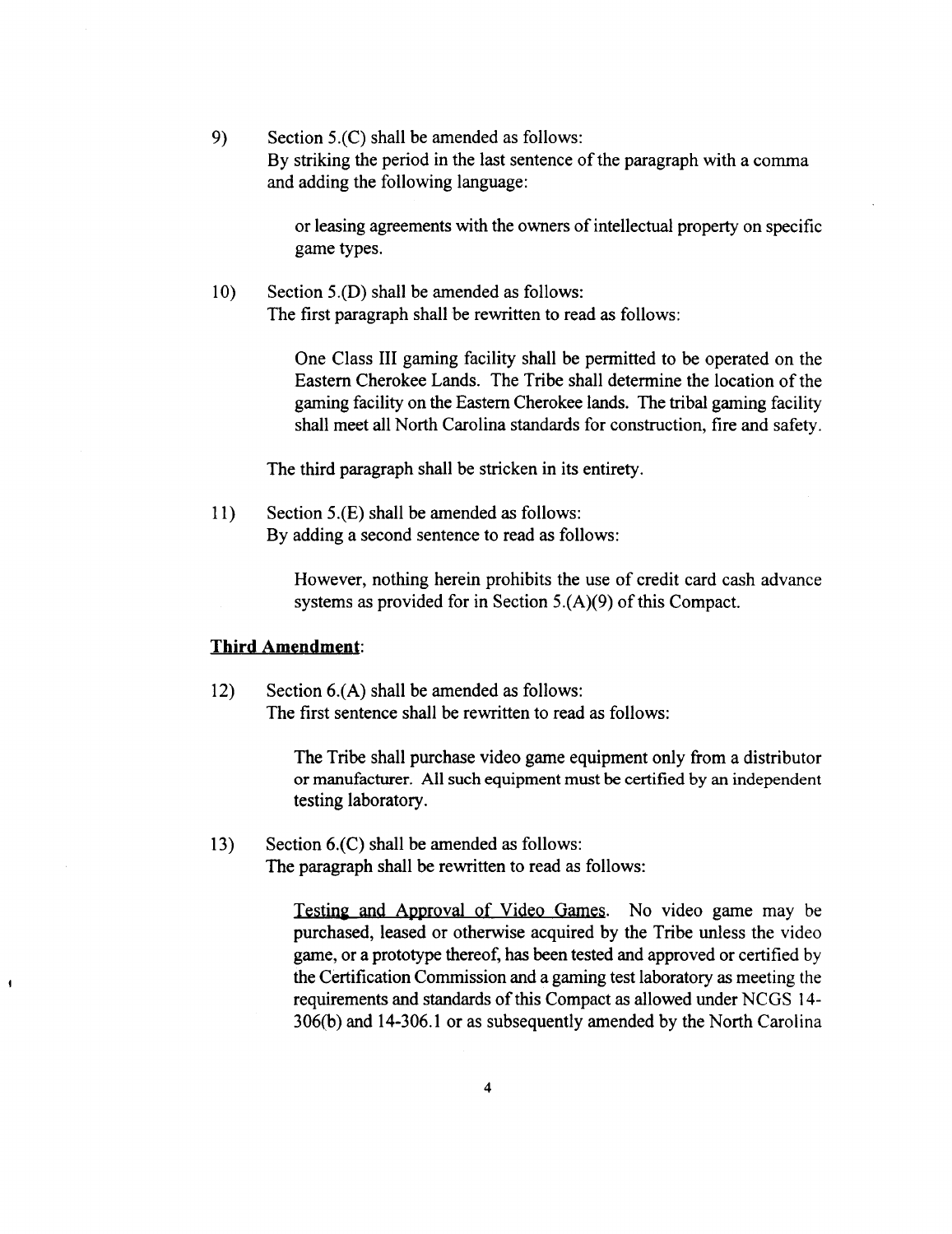General Assembly. For purposes of this Compact, a gaming test laboratory is a laboratory agreed to and designated in writing by the State and the Tribe as competent and qualified to conduct scientific tests and evaluations of video games and related equipment.

14) Section 6.(I) shall be amended as follows: The paragraph shall be rewritten to read as follows:

> Prizes may be awarded in the form of free games, credits, cash or merchandise. Seventy-five percent (75%) of the video gaming devices may not exceed the value of \$50,000 prize for each individual award. The remaining 25% of the video gaming devices may award prizes without limit in dollar amount.

- 15) Section 6.(J) shall be amended as follows: By striking the fourth sentence in the paragraph.
- 16) Section  $6.(L)(10)$  shall be amended as follows: The period shall be replaced by a comma and the following language added:

unless the hardware switches are located within the secure electronic components (logic compartment) as defined in Section 6.(L)(8) of this compact and the Cherokee Tribal Gaming Commission has sole custody of the key.

17) Section 6.(M)(l) shall be amended as follows: The paragraph shall be rewritten to read as follows:

> Each video game must meet the following minimum theoretical percentage pay out during the expected lifetime of the game. Each video game machine shall pay out a minimum of 83 percent or a maximum of 100 percent of the total amount wagered over the expected life of the machine, including replays. This standard is met when using a method of play which will provide the greatest return to the player.

**18)** Section 6.(M)(4) shall be amended as follows: The subpart (a) shall be stricken and the subsequent subparts (b),(c),  $\&$  (d) reordered as  $(a),(b) \& (c)$  respectively.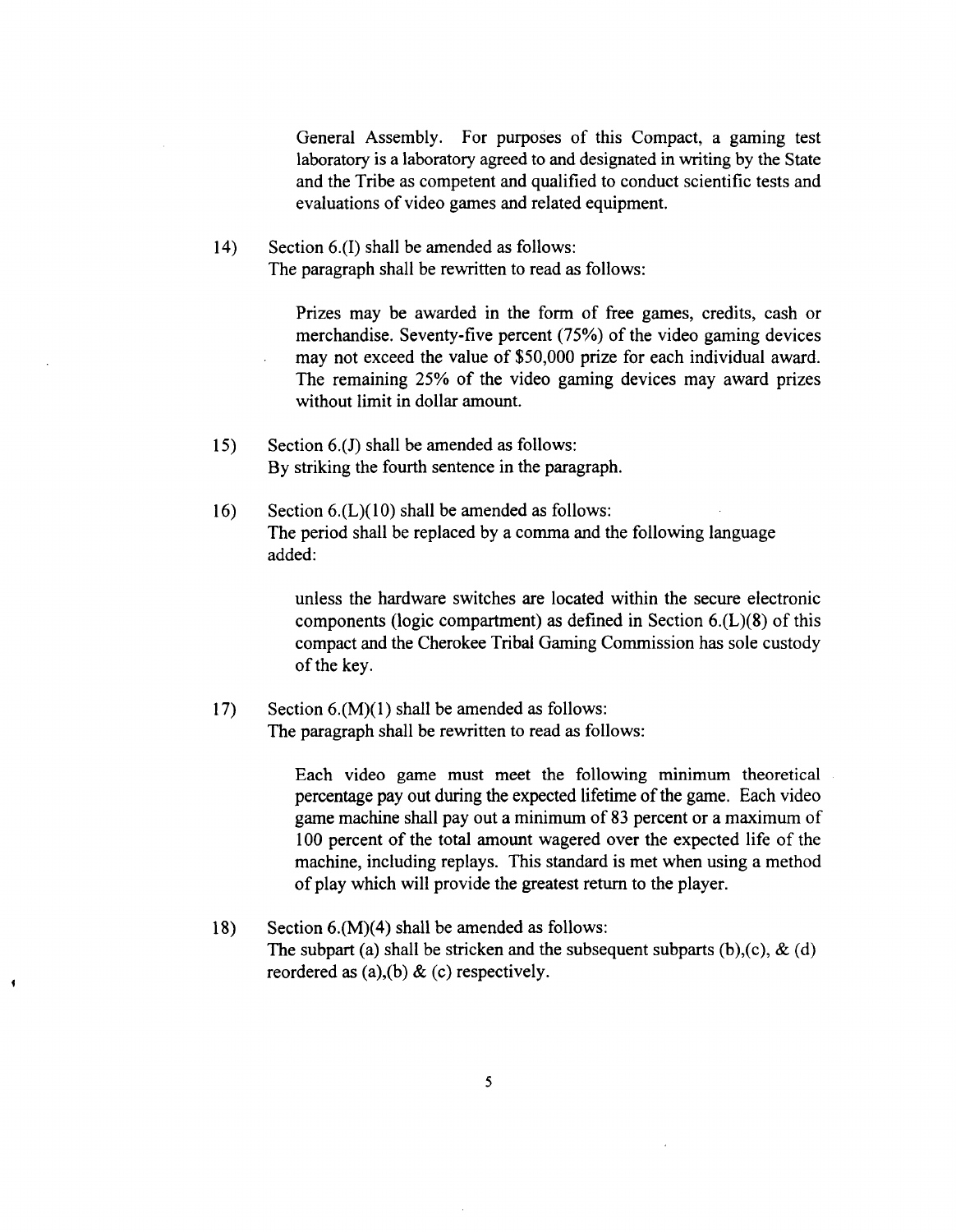19) Section 6.(0) shall be amended as follows: The paragraph shall be rewritten to read as follows:

> **A** video game authorized under this agreement shall be tested and approved by the Certification Commission as meeting the skill/dexterity requirement of 3.(H) of this Compact as allowed under NCGS 14-306(b) and 14-306.1 or **as** subsequently amended by the North Carolina General Assembly. The Commission shall consist of three members. The Governor shall appoint one member, the Principal Chief shall appoint one member, and the third member shall be approved by both the Governor and the Principal Chief. The appointments shall be made within thirty (30) days of the signing of this Compact.

## **Fourth** Amendment:

20) Section 7.(A) shall be amended as follows: The sentence shall be rewritten to read as follows:

> Raffles shall consist of a game in which a cash or merchandise prize is won by the random drawing of the name or number of one or more persons who have entries in the game.

21) Section 7.(B) shall be amended as follows: The sentence shall be rewritten to read as follows:

> In no event shall the prize limit for a raffle game exceed the value of \$50,000 in cash or merchandise.

# **Fifth** Amendment:

22) Section 13. shall be amended as follows: The entire section shall be stricken and rewritten as follows:

> This Compact shall remain in full force and effect for a period of thirty (30) years from the date this Second Amendment is approved by the Secretary of Interior and published in the Federal Register.

# **Sixth** Amendment:

 $\ddot{\phantom{1}}$ 

23) The Compact shall be amended by adding a new section to read **as**  follows: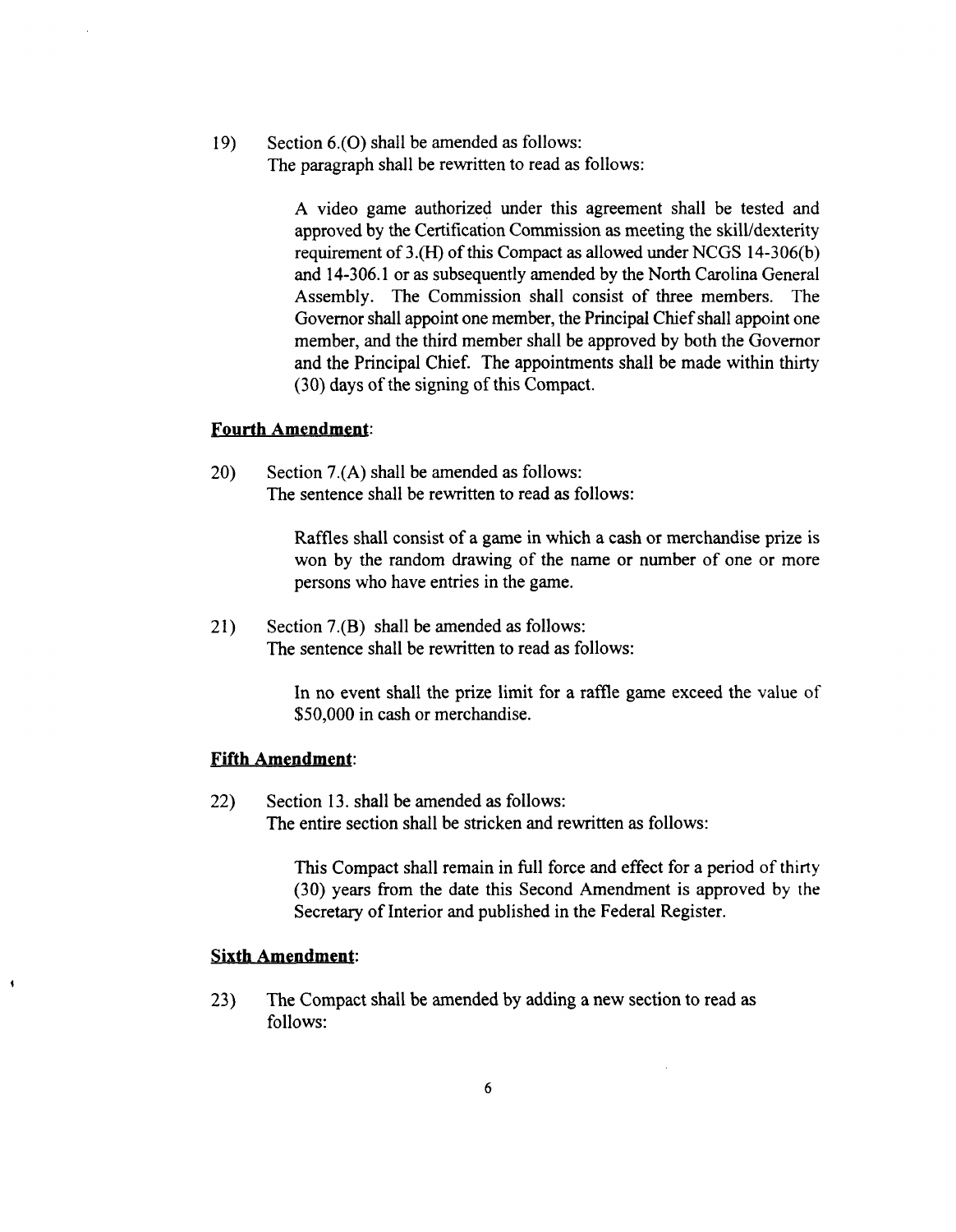#### Section 17. HOTELS AND PLANNING ORDINANCES.

**(A)** The Tribe shall make at least seven thousand five hundred (7,500) referrals or complimentary room nights available on an annual basis to non-tribally owned hotels, so long as those hotels can accommodate Casino patrons. Reimbursement rates shall be set based on Tribal policy, which at the present time is the prevailing seasonal rate for motels and hotels of similar quality operating within a two hundred (200) mile radius of Cherokee.

(B) The Tribal Council shall institute, through its Planning Board, Sign Committee and other Council committees, in consultation with private and state resources, a comprehensive study which will result in drafting and enactment of ordinances and regulations designed to preserve the natural beauty of Cherokee trust lands, to protect, preserve and enhance the natural resources, environmental and aesthetic appearance of Cherokee tribal lands against long term degradation resulting from increased traffic and growth in connection with gaming activities, and to ensure continued quality development utilizing smart growth principles oriented toward the preservation and betterment of Cherokee trust lands. Such ordinances and regulations shall be enacted and in effect on or before two years from the effective date of this Amended & Restated Compact. Such ordinances and regulations may be amended as deemed necessary by the Tribe; provided, however, that the Tribe shall not alter any ordinance or regulation if such action will substantively and adversely impact the purposes of these ordinances and regulations as set out hereinabove.

#### **Seventh Amendment:**

24) The Compact shall be amended by adding a new section to read as follows:

#### Section 18. CREATION OF FOUNDATION.

**(A) A** non-profit foundation shall be established which shall be funded and endowed by the Tribe and shall operate under the name of CHEROKEE PRESERVATION FOUNDATION, whose purpose shall be to protect, preserve and enhance the natural resources, environmental and aesthetic appearance of Cherokee tribal lands against long term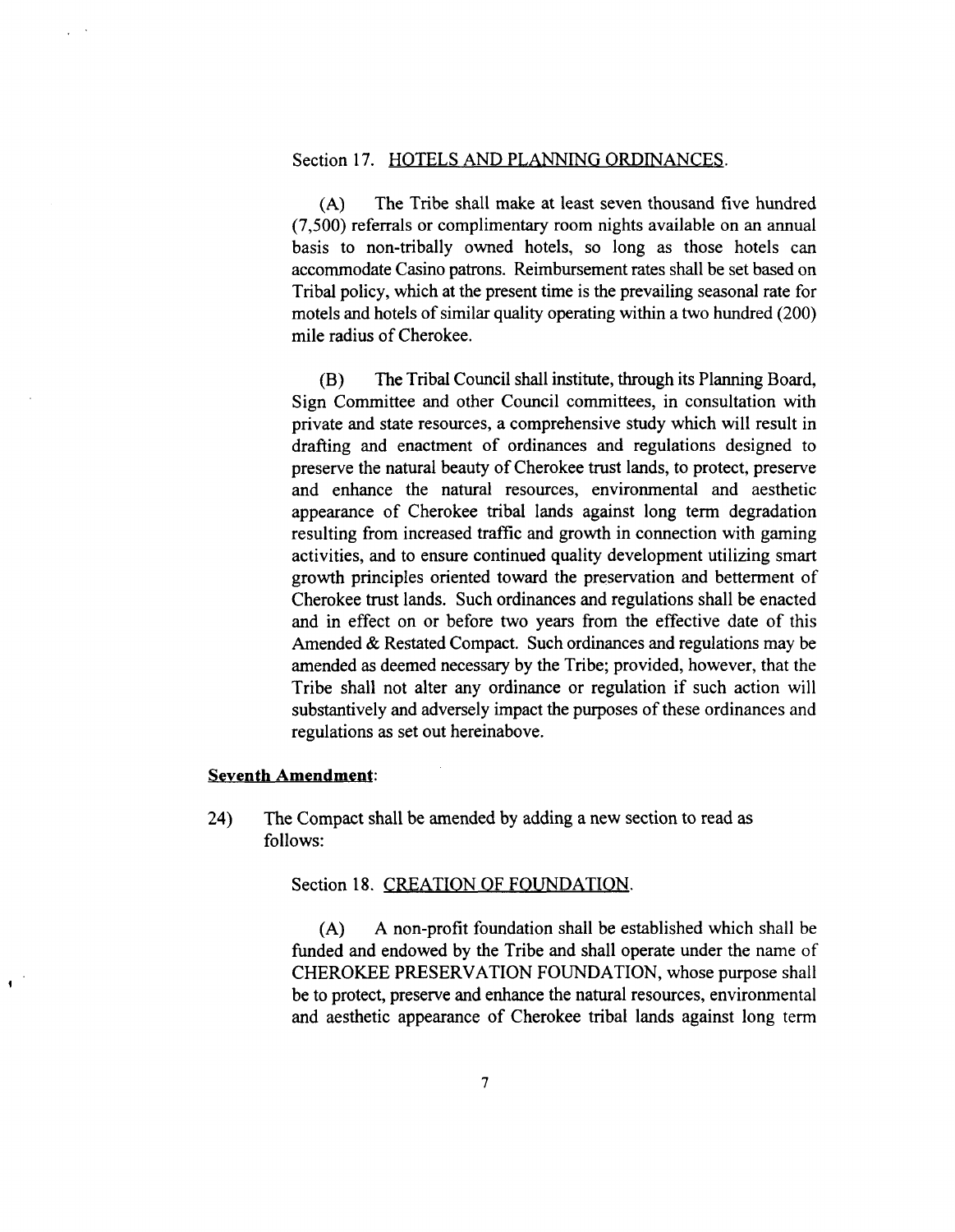degradation resulting from increased traffic and growth in connection with gaming activities, assist in economic development for public services, recreation, entertainment and community economic development and foster employment opportunities on or near Cherokee tribal lands, provide funding for the purpose of preservation, research, study, restoration and development of the history, tradition, culture, language, arts, crafts and heritage of the Cherokee people.

(B) The foundation shall be managed by a Board of ten Directors who shall be appointed by the Governor. The Governor shall appoint the Chair of the Board fiom among the ten members, and the Chair shall serve at the pleasure of the Governor. At least six of the ten Directors shall be enrolled members of the Eastern Band of Cherokee. The Governor shall appoint to the Board those individuals filling the following positions:

- (1) Principal Chief of the Eastern Band of Cherokee Indians;<br>(2) Chair of the Tribal Council of the Eastern Band of
- *(2)* Chair of the Tribal Council of the Eastern Band of Cherokee Indians;
- (3) One county commissioner from one of the seven counties listed in paragraph (D) below;
- **(4)** Two individuals who shall be enrolled members of the Eastern Band of Cherokee Indians selected from a list of six enrolled members nominated by the Principal Chief to the Governor for appointment;
- **(5)** Two individuals chosen at large by the Governor from among the enrolled members of the Eastern Band of Cherokee Indians; and,
- *(6)* Three individuals chosen at large by the Governor.

**The Principal Chief and the Chair of the Tribal Council of the Eastern**  Band of Cherokee Indians shall serve ex officio. The other eight Directors shall serve staggered terms as follows:

(1) The county commissioner Director shall serve an initial term expiring the  $31<sup>st</sup>$  day of December, 2002. Each successive term thereafter shall be four years and shall expire on each succeeding fourth anniversary of December 31, 2002. To be a Director, this appointee must continuously remain a county commissioner throughout the term. Should this appointee cease being a county commissioner at any time during his or her term as a Director, then by automatic operation of this provision he or she immediately shall cease to be a Director.

**i**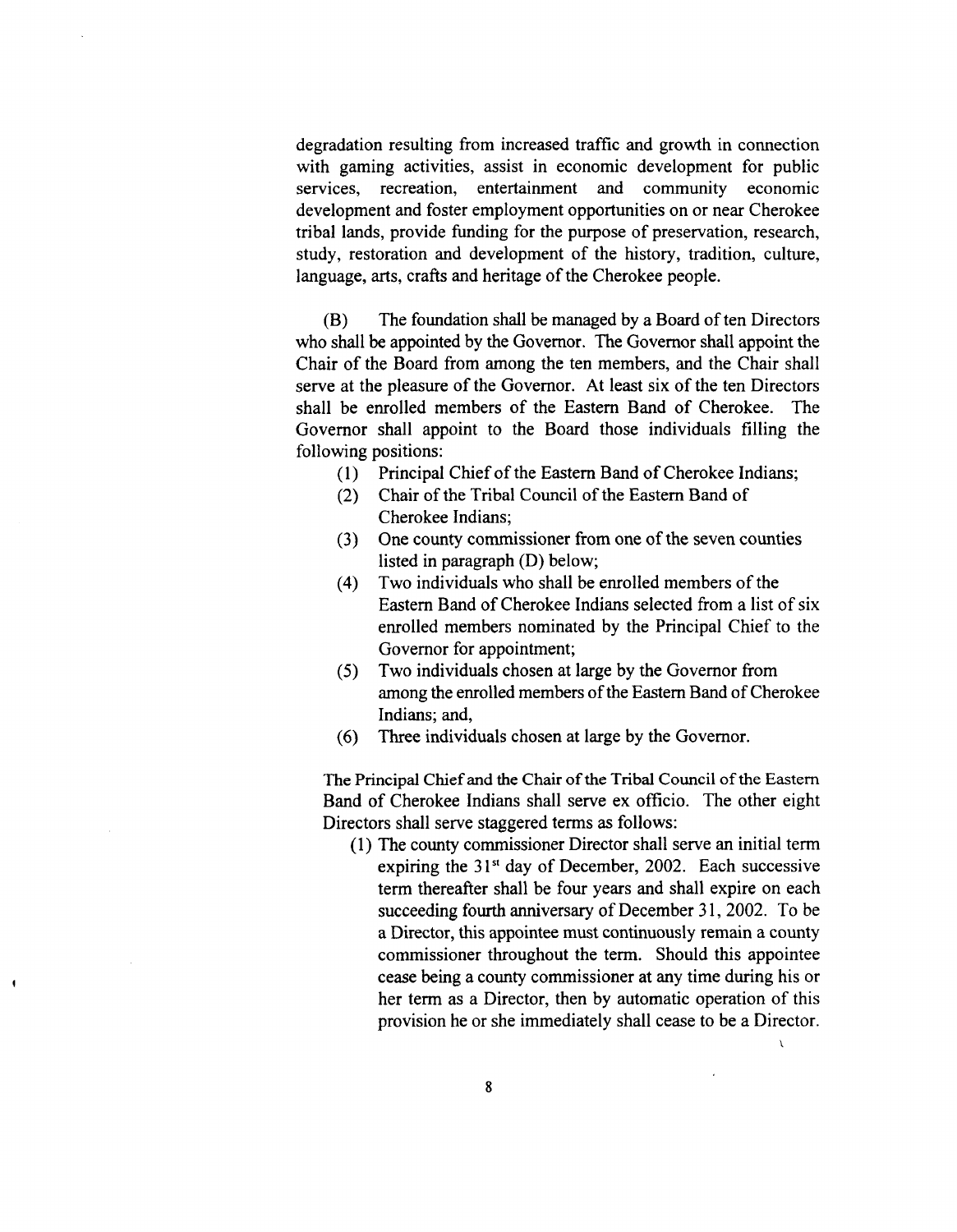If this appointee leaves the position of Director for any reason, then the Governor shall appoint a qualified replacement who shall complete the term of the departed Director.

- (2) The two Directors selected from a list of six enrolled members nominated by the Principal Chief to the Governor each shall serve an initial term expiring the **31"** day of December, **2003.** Each successive term thereafter shall be four years and shall expire on each succeeding fourth anniversary of December **3 1,2003.** If one of these appointees leaves office for any reason, then the Principal Chief of the Eastern Band of Cherokee Indians shall submit to the Governor a list of three names of enrolled members of the Tribe and the Governor shall appoint one of the three nominees to complete the term of the departed Director.
- **(3)** The two Directors chosen at large by the Governor from among the enrolled members of the Eastern Band of Cherokee Indians each shall serve an initial term expiring the **3** 1' day of December, **2004.** Each successive term thereafter shall be four years and shall expire on each succeeding fourth anniversary of December **3** 1, **2004.** If one of these appointees leaves office for any reason, then the Governor shall appoint a replacement from among the enrolled members of the Eastern Band of Cherokee Indians to complete the term of the departed Director.
- **(4)** The three individuals chosen at large by the Governor each shall serve an initial term expiring the **3 1"** day of December, **2005.** Each successive term thereafter shall be four years and shall expire on each succeeding fourth anniversary of **December 3** I, **2005. If one of these appointees leaves office**  for any reason, then the Governor shall appoint a replacement at large to complete the term of the departed Director.

(C) The Tribe shall endow the foundation from additional funds realized by this Compact Amendment. The net gaming revenue realized by the Tribe during the fiscal year **2000** shall constitute the base net gaming revenue fiom which increased gaming revenue shall be calculated for purposes of funding the foundation. The Tribe shall fund the foundation in the amount of five million dollars per year for the first three years following final approval of the Amended and Restated Compact. After the first three years, the Tribe shall fund the foundation at five

 $\overline{\phantom{a}}$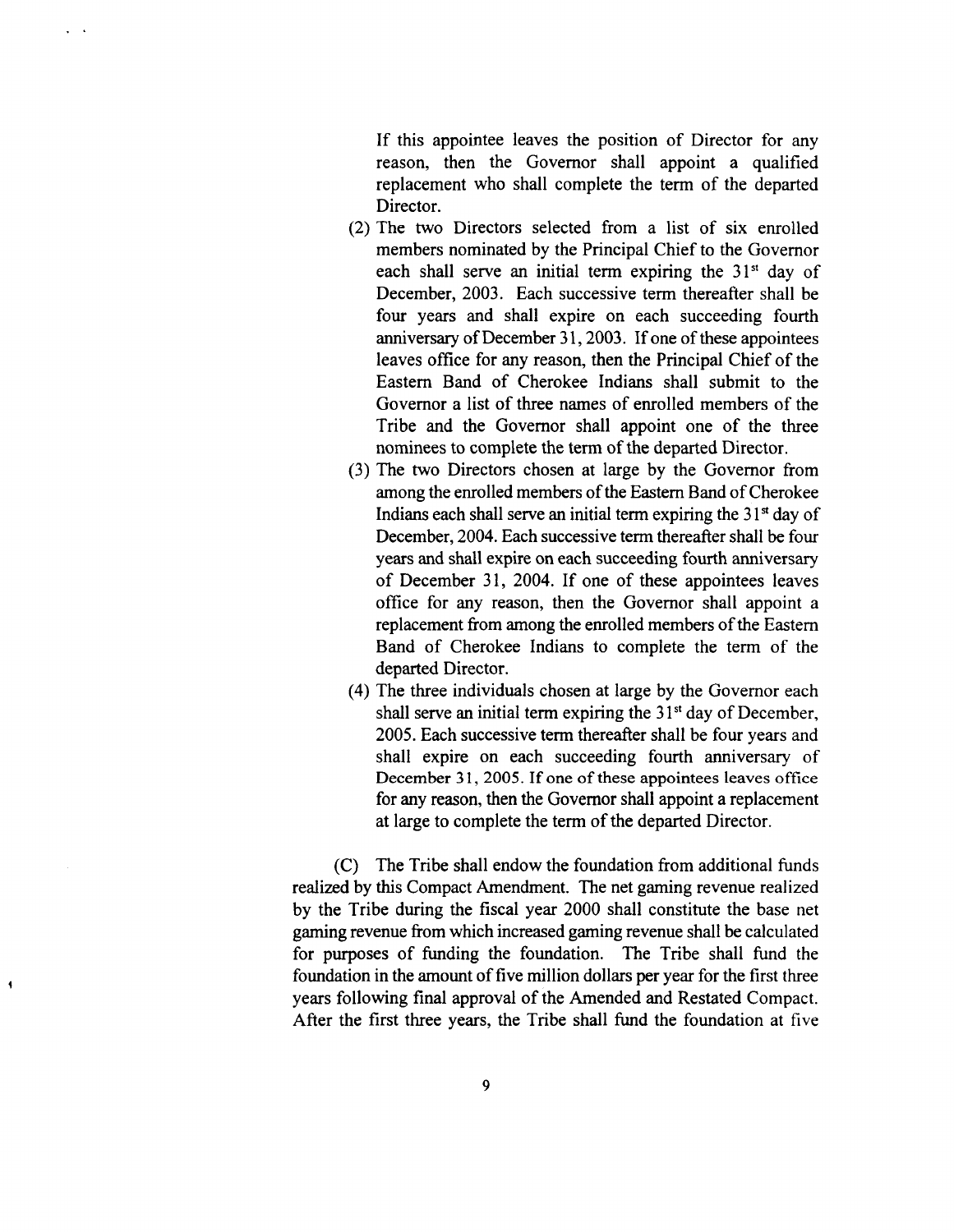million dollars per year or at a percentage equal to that percentage of net gaming revenue for the 2000 base year represented by five million dollars, whichever is greater, but in any event not more than ten million dollars. Nothing shall prohibit the Tribe from contributing additional principal to the foundation, nor shall the foundation be prohibited from seeking additional funds fiom other sources to support projects consistent with the purposes of the foundation. The Tribe shall continue to fund the foundation during the life of the Compact.

(D) The foundation shall authorize and fund projects based upon a priority system approved by the Board of Directors including but not limited to projects promoting family and outdoor entertainment and sporting activities, projects promoting non-gaming economic development and projects enhancing, protecting and preserving the culture of the Tribe. Such projects may supplement and enhance but not replace existing tribal government budgeted projects. Such projects shall be located on or near Cherokee tribal lands and in any of the following counties or any other county in which the Tribe may acquire tribal lands: Haywood, Jackson, Swain, Macon, Clay, Graham and Cherokee. The Tribe shall have the right to present and recommend projects to the Board for consideration and funding.

(E) A copy of the proposed Articles of Incorporation and By-Laws are attached to this Amended & Restated Compact as Attachment A and incorporated herein. Any inconsistencies between the Articles of Incorporation, the By-Laws, and this Amended & Restated Compact shall be resolved in favor of the provisions as set out in this Amended  $\&$ Restated Compact.

IN WITNESS WHEREOF, the State of North Carolina **and** the Eastern Band of Cherokee Indians have hereto set their hands and seals.

Dated: November 14,2000 Dated: November 14,2000 STATE OF NORTH CAROLINA EASTERN BAND OF CHEROKEE **INDIANS** Bv Leon D. Jone Principal Chief Governor

 $10$